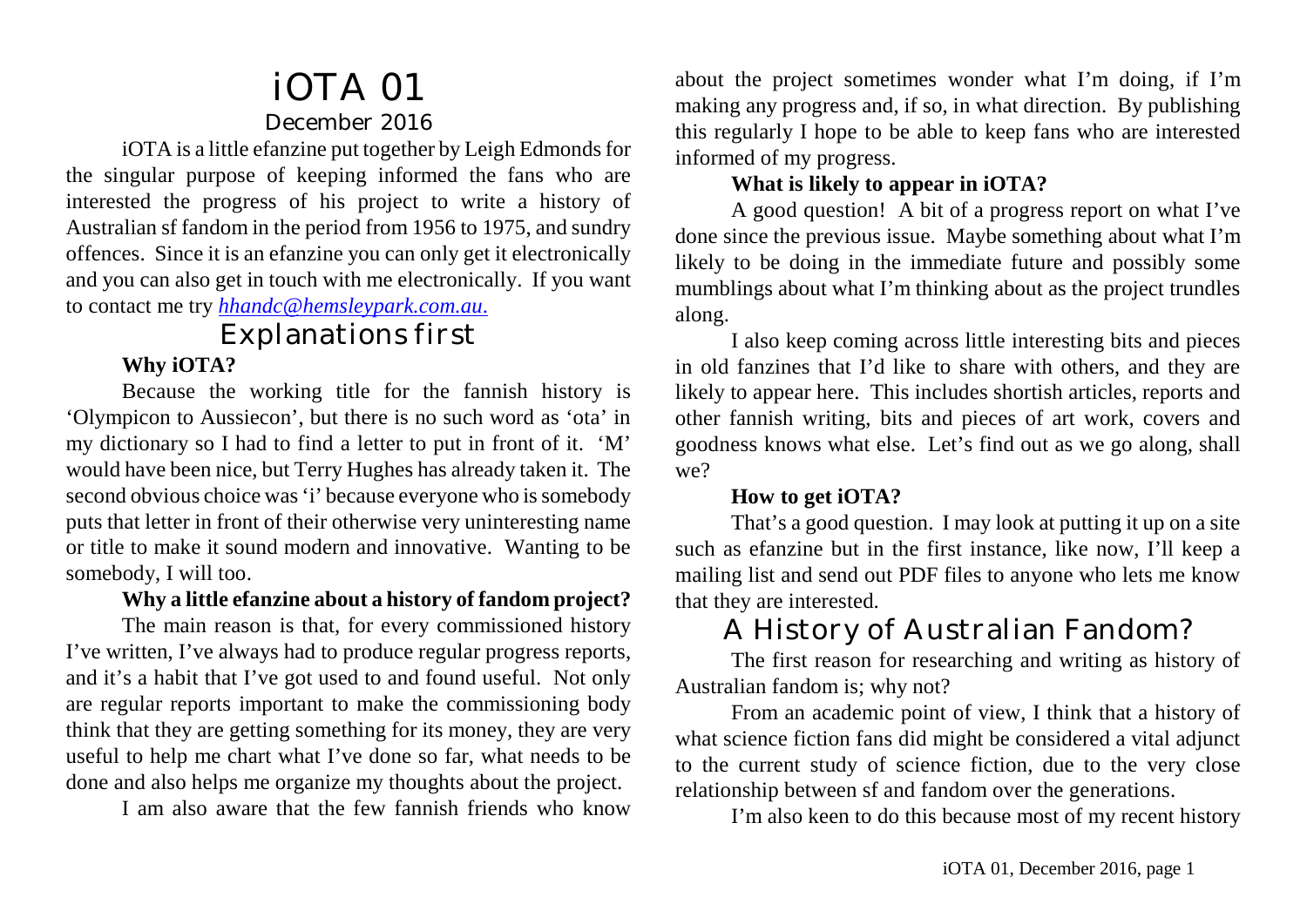projects have been about large organizations employing thousands of people, and I'm looking forward to a project in which it is possible to get closer to people and their daily lives.

Perhaps most important, this project will tell a story about what fans did and what their lives were like. We had fun, didn't we? That should be worth celebrating.



Illustration by 'McIntyre' from *Etherline* 72, p.10, undated but probably July or August 1956

# Explaining the Project

Like most commissioned history projects, this one has a defined goal. It is to research and write a history of Australian sf fandom. In general the project will take around three years to

complete and will probably result in a book of some kind containing a text of somewhere between 60,000 and 80,000 words with plenty of illustrations including photos, selected fan art and things like fanzine and convention program covers.

After that it all gets a bit more vague. I've done enough of these projects to have learned that where I expect to end up is most unlikely to be where I actually end up. I'm told that fiction writers have the same problem when their characters decide to take the story away from the author, and while the actors in a history are less likely to mutiny, they still keep on revealing motivations, experiences and secrets that take the story in unexpected directions.

At this point I must add that it is not my intention to put anyone under the microscope and reveal their weaknesses and foibles. This is to be the history of a group of people who had fun (though it might not always have seemed like it at the time) working together on a number of projects for a common interest and good. It is to be a history of generally good experiences and feelings and I hope that when non-fans read it they will wish they had been able to share in the experiences.

I'm giving as the starting date of this history as Olympicon which was held in Melbourne in late 1956 and the ending date as Aussiecon, which was held in Melbourne in mid 1975. There are two reasons for doing this. One is practical in that the amount of research needed to explore these two decades is already more than I really care to think about - the amount of printed material fans generated over this period is truly frightening. The other is more theoretical in that I want to locate this history against a cultural history of Australia during this period, which begins in the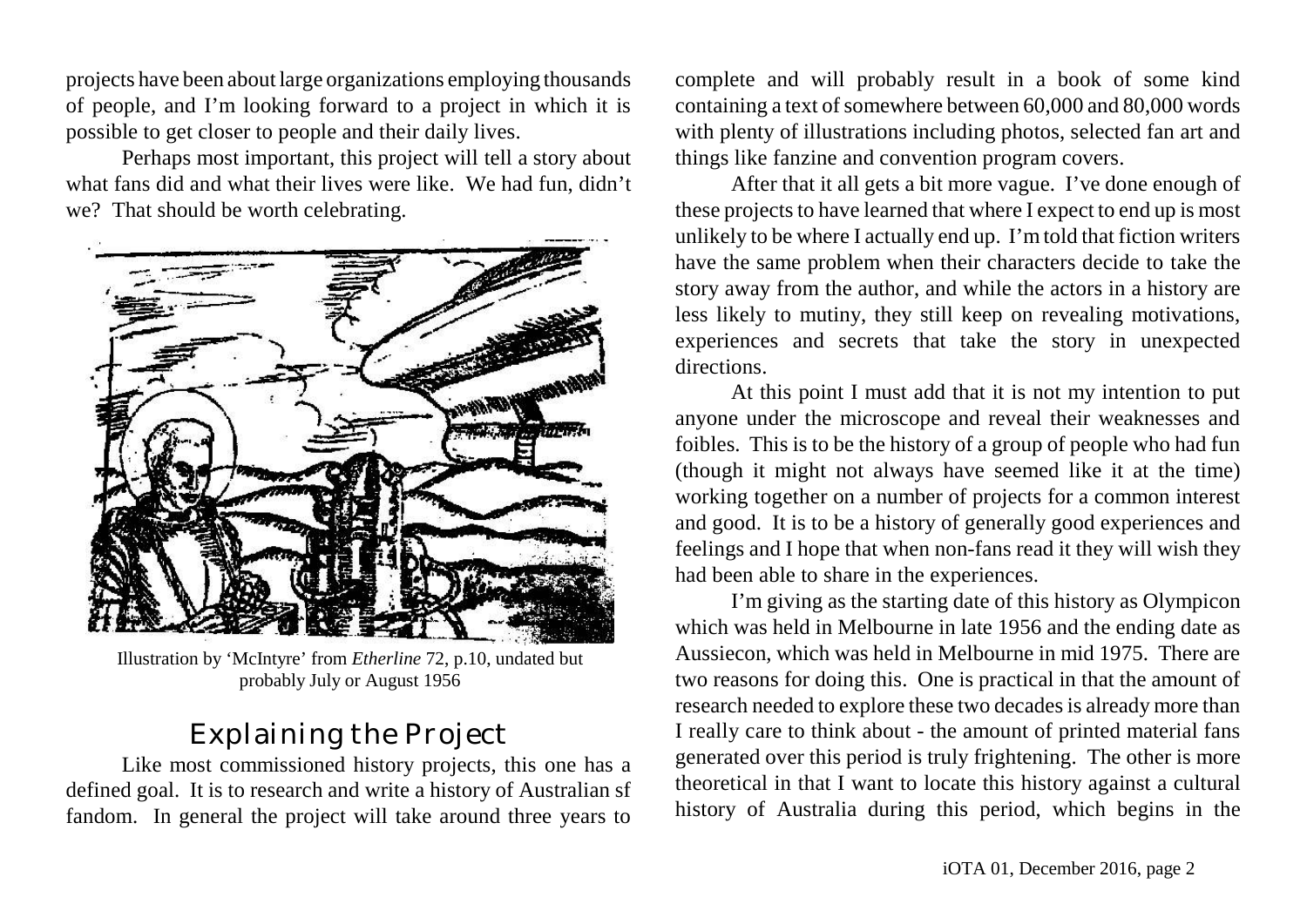wowserism, conservatism and censorship of the 1950s and ends with the opening up of Australian culture during the 1960s and the social and cultural revolution of the Whitlam era in the first half of the 1970s.

I cannot, of course, ignore what went before and what followed. As far as I can discern so far, organized fandom began in Australia in Sydney in the late 1930s. Until the mid 1950s Sydney based fandomwasthe moving force of Australian fandom, but there was a great deal of disharmony among Sydney fans and, quite frankly, it is not something that I care to spend too much time on since it seems so counter productive in retrospect. When fans in Melbourne began organizing in the early 1950s they decided to take what they saw in Sydney as a model of what not to do, and it seems with hindsight that this resulted in a much more productive culture. Over time this spirit spread to other Australian fan groups so that, by the early 1970s, most Australian capital cities had a sf group of some kind.

Consequently, I'm expecting that there will be an introductory chapter, probably a long one, about events leading up to Olympicon. I'm also expecting there to be a chapter about what followed on from Aussiecon - but no spoilers yet.

## SMOF ACTION - 1966

Here is an extract written by John Foyster in *Australian Science Fiction Review* 3, edited by John Bangsund and published in September 1966. The convention John refers to is the 1966 Easter convention which led to the publication of ASFR. It is more of less self explanatory, including the news of the fire that destroyed John and Elizabeth Foyster's house and contentsin May that year. It is a reminder of the small scale of Australian fandom

at the time and the minimal budget on which things were run.

In the final paragraph John instructs fans at the time that it istheir duty to organize the next convention as he won't be around to do it. I don't recall John disappearing overseas in 1967, but then I might not have been paying attention. There was also, so far as I can recall, no convention in 1967.

#### \*\*\*\*\*\*\*\*\*\*\*\*\*\*\*(Advertisement)\*\*\*\*\*\*\*\*\*\*\*\*\*\*\*\* REPORT TO MEMBERS OF THE SEVENTH AUSTRALIAN SCIENCE FICTION CONVENTION

#### The Secretary-Treasurer of the convention regrets his inability to provide a report which he would consider at all satisfactory. This notice is intended to inform members that something is forthcoming, and to perform several other small tasks.

The convention was a financial success, in that a small profit of about \$40 was made. However, this is only a paper profit, and after writing off bad debts this had best be reduced to \$35. The Treasurer begs to report that this is about as accurate as his accounting can be at this time, as his house and all contents were destroyed by fire in early May. However, this profit was only possible through the selling of space in the convention booklet, and through commissions on the Auction, these bringing in \$40 and \$30 respectively. Total income, aside from the Auction, is around \$180 and expenditure a trifle more. Ten to fifteen dollars was spent on food for convention attendees, fifty dollars plus on films and the remaining expenses were involved with production and mailing of leaflets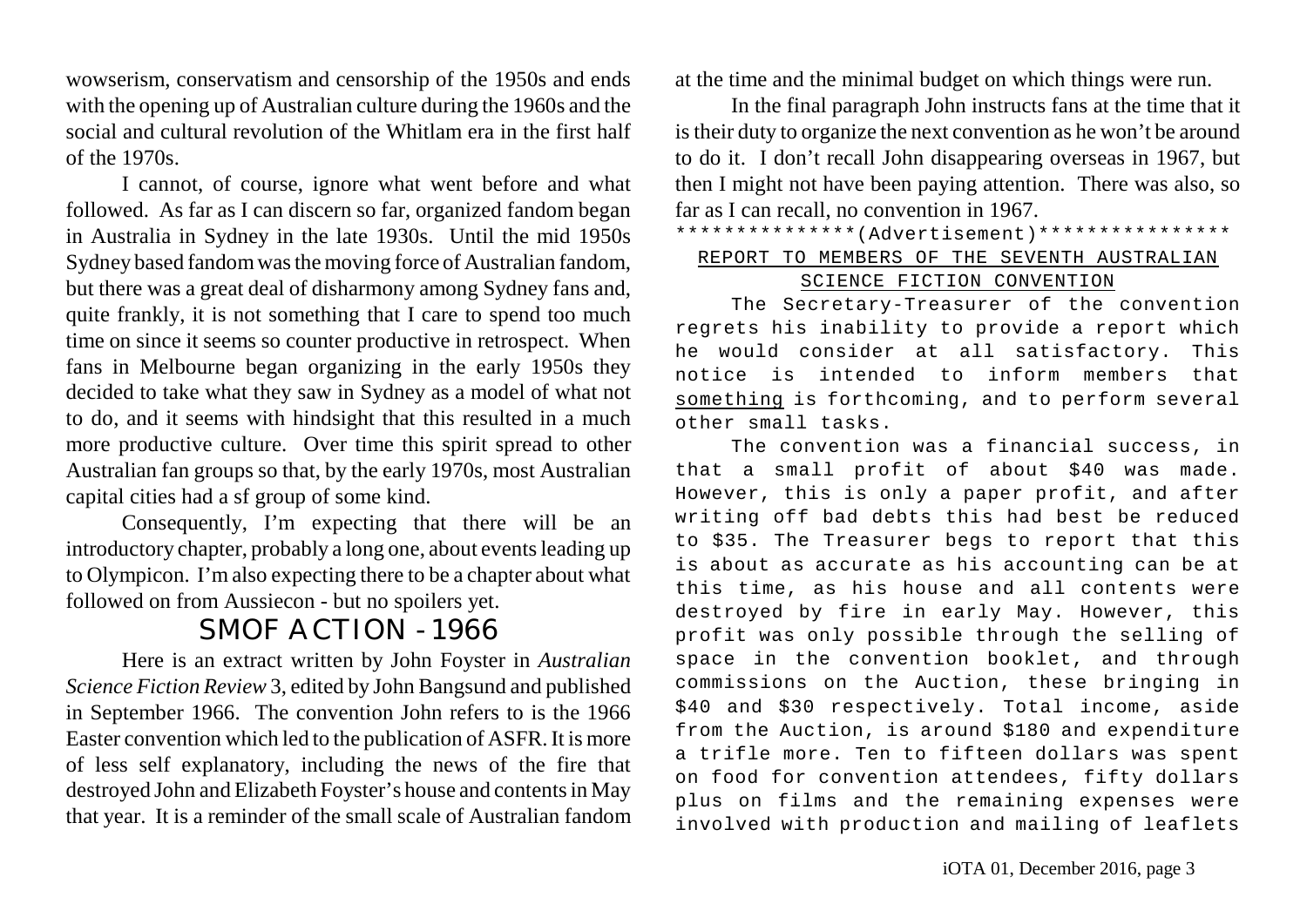and booklets, and the purchase of materials for display. Basically, it might be said that the Treasurer had to hustle to keep the Con out of the red. Until the Sunday, in fact, the convention was running at a loss.

The average attendance was 45 per gathering, with ver little dispersion. Publicity was very good, as has already been mentioned in these pages.

The Secretary intends to donate \$20 to the AUSTRALIAN SCIENCE FICTION REVIEW (with which he has no connection other than that he writes half of it, and pays for his copies like anyone else). This advertisement is also being bought out of convention profits. In addition, some money has been spent on the preparation of a report which was initially to be rather ambitious, involving the transcription of tapes. To date this work has been slow but sure, with those involved spending a great deal of time on it. Transcriptions have been released to the REVIEW in the belief that this would be of the greatest possible benefit. However, much has still to be done, and neither of the two people involved in the work can see any possibility of its completion this year. For this reason they plan to bring out a small report in the near future

To this end, the Secretary requests your assistance. All convention papers were destroyed, and although those who were at the con were consulted, some fifteen names seem to be missing from our lists. Would those reading this who were at the convention please supply the Secretary with the names and if possible the addresses of others they know to have been at the con, so that everyone will receive this report. Address below.

PLANS FOR A FUTURE CONVENTION. The present Secretary wishes it to be understood that he cannot do anything at all about future conventions. Many People have asked him just what is happening and the answer has been and will be that he knows as much as they do. The last con agreed IN PRINCIPLE to the holding of a future convention, and at that time it was made quite clear that NO-ONE was obligated to put on a convention at any time. This can be extracted from the con tapes is anyone so desires. The simple fact is that the Secretary will have left the country by Easter of next year, and does not intend returning for some time. There are many fans who will still he here, and it must be their duty to run a convention if they want one.

From where I sit, it's easier to talk than to do anything.

### JOHN FOYSTER P.O. BOX 57, DROUIN VICTORIA A Brush with the Academy

A few months back Lee Harding sent me news of an announcement he'd seen in the *ASA Newsletter* about a Dr Jessie Lymn of the School of Information Studies at Charles Sturt University who had received a fellowship to study 'Practices of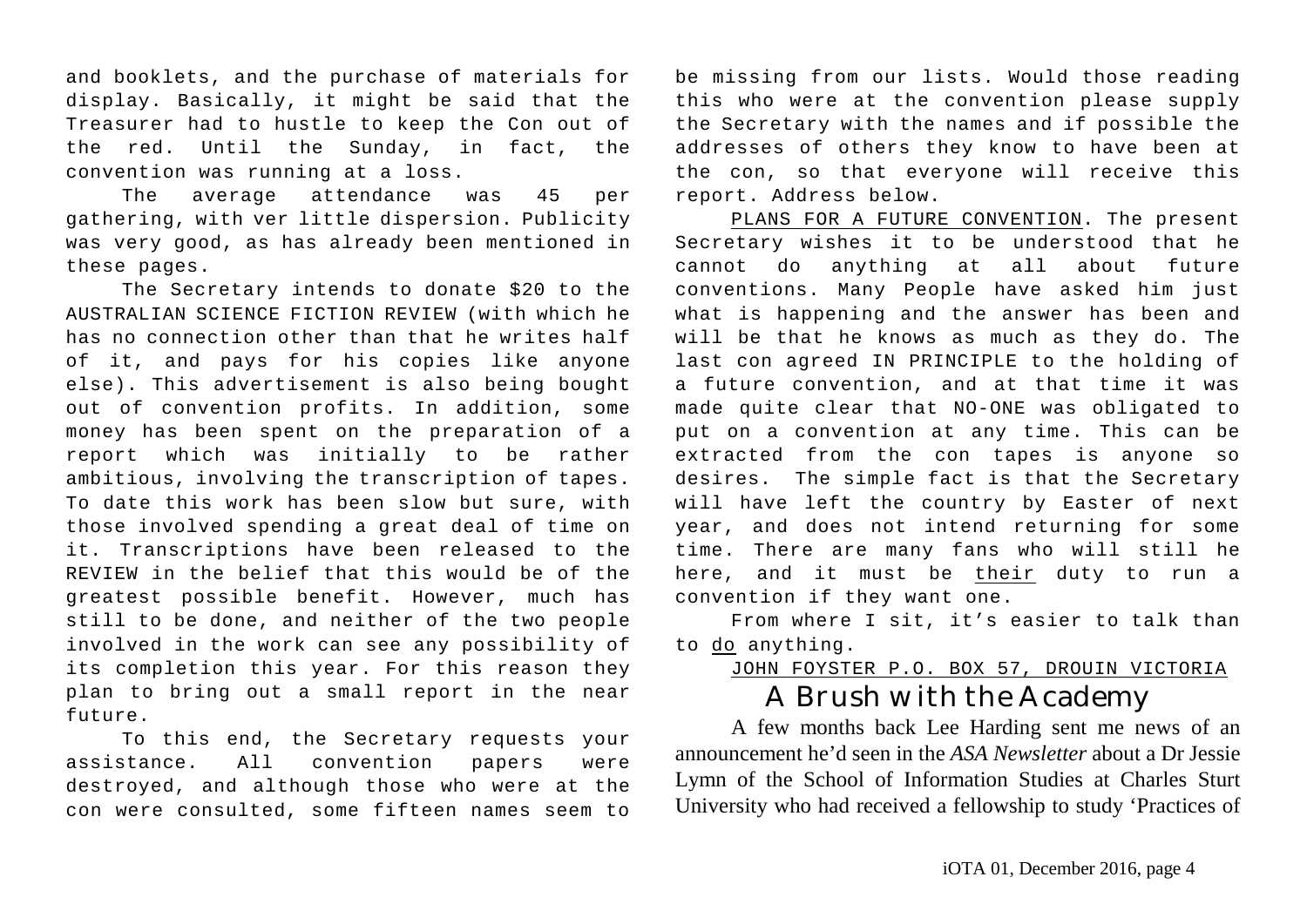Australian (fan)zines - uncovering the networks and practices of early Australian sci-fi fanzines'. This sounded interesting so I found her email address and announced myself to her. As it turned out, she had been trying to get in touch with me but had an old email address. So we swapped a few emails and got to know each other a bit.

It turns out that Jessie's prime interest is in libraries and their contents and, as an old 'zine' maker - the term 'faned' had yet to enter her vocabulary - she was interested in them and had discovered the special collection that Grant Stone had put together at Murdoch University, including a lot of fanzines and the collection that I had donated to them in about 1988.

In early November Jessie went and spent a week or two in Perth (and fell as much in love with Western Australia and Western Australians as Valma and I did) and looked through the collection.

On her way back to Wagga Wagga Jessie, her partner and child stopped in Ballarat for two or three days and she and I spent two mornings talking about what we were doing and she interviewed me about my fannish experiences, in particular the process of making fanzines. I have to admit that I hadn't thought about it very much, it was just something that fans did, using knowledge passed down from earlier generations and experience of getting ink splashed about where it wasn't supposed to go. I found myself explaining how an issue of *Etherline* or *Fanew Sletter* (with their landscape layouts) was put together with the arrangements of stencils and the two drum arrangement that AFPA had in the 1950s. I tried to express to her the might and mystery of the Roneo 750 or the poetry (Spike Milligan style, sorry Bruce)

of watching Bruce Gillespie crank out an early issue of *SFC*.

If you asked me I'd say that Jessie's main interest is in fanzines as artefacts - how they were made and distributed and how they should be stored, looked after and made accessible. I said that, for my part, I was interested in the writing in the fanzines as a source of historical evidence but she assured me that she has an interest in the content too. And after Jessie's visit I will be paying more attention to the process of editing and producing fanzines that I had previously intended to do.

(I'm certain that I'm seriously misrepresenting Jessie's interests in fanzines and fandom so, if she is inclined, I'll invite her to write a piece to be published here that represents her interests much better than I can.)

On the second morning we went to have a meeting with the head of the Collaborative Research Center in Australian History at the local university to see what collaborations might be possible



between our two universities. Which might be promising.

A<sub>s</sub> we were leaving we bumped into Jessie's partner, Cassandra, and her little boy Louis Lymn and I had to take a photo.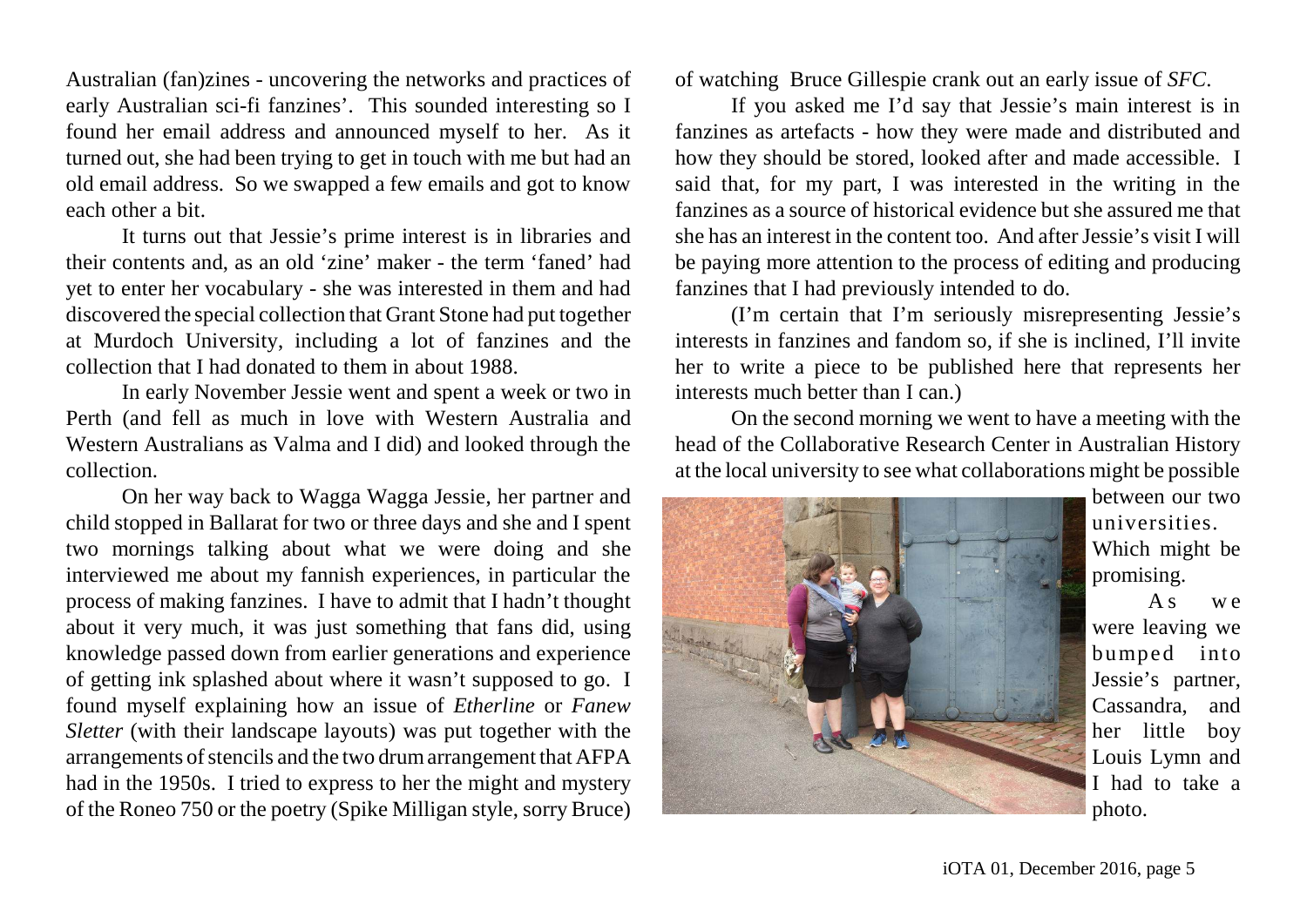After that we returned here and continued our discussion, about such fannish mysteries as non-stop paragraphing, how to cut stencils with fully justified margins, apas and other things I've now forgotten about.

After a while Robin Johnson came around (no, he wasn't unconscious, he lives close by) and Jessie talked to him about his experiences in fandom, to give her a different perspective from mine. After that she headed off to make sense of everything she had seen and heard in the past couple of weeks. She has a mountain of work ahead of her and I trust it will all work out well for her.

Jessie is a bright, intelligent, interesting and entertaining person, just the kind of person who would have fitted nicely into the membership roster of ANZAPA or on a convention committee. I have learned a lot from her about how to look at fandom from a fresh perspective with a different theoretical outlook. I hope that she had found fandom just as interesting and useful.

## Fandom Studies

Through Jessie I have learned of this new field of academic activity called 'fandom studies'. It is, more or less, what it says it is, the academic study of fandom.

But don't worry, it's not about us, yet. I get the impression from my reading so far that fandom studies has its fangs into media fandom and it is possibly from that subset of fandom because there seems to be a lot of interest in the phenomena of 'slash' fiction - I had to explain to Jessie the kind of fiction that appears in sf fanzines, including faaan fiction - and the relationship between media products and their consumption by fans.

Running with a wild hypothesis here, my guess is that sf fans with an academic inclination went into litcrit while the academic inclinations of media fans led them to cultural studies, in particular film and television.

There is a lot more to this field of study but it is a different discipline with different views of the world to that of litcrit and so somewhat alien to me. Not that I'm that interested in litcrit either, which probably explains why I became involved in history, which is a form of story telling which is just as academically formalized as litcrit or media studies, but with a different language and way of analyzing the world.

I may have to come back to this topic in some future issue, but I can think about more interesting things to read and write about.

## Progress Report

I started work on this project at the beginning of June this year with some interviews with the surviving original members of the Melbourne SF Group; Race Matthews, Lee Harding, Dick Jenssen and Merv Binns. I also did a session with Bill Wright who arrived at the MSFC well before I did. These were thoroughly interesting and entertaining interviews and I am only now beginning to understand the questions that I did not know to ask, so I hope to get back to them all in the coming few months.

Then, in August, I underwent some rather ghastly dental surgery which included some unintended nerve damage which made life more than a little unpleasant for the following months and left me quite drained of the energy necessary to continue with this new project. I found it difficult to concentrate on this and so went back to another project that I had put to one side and carried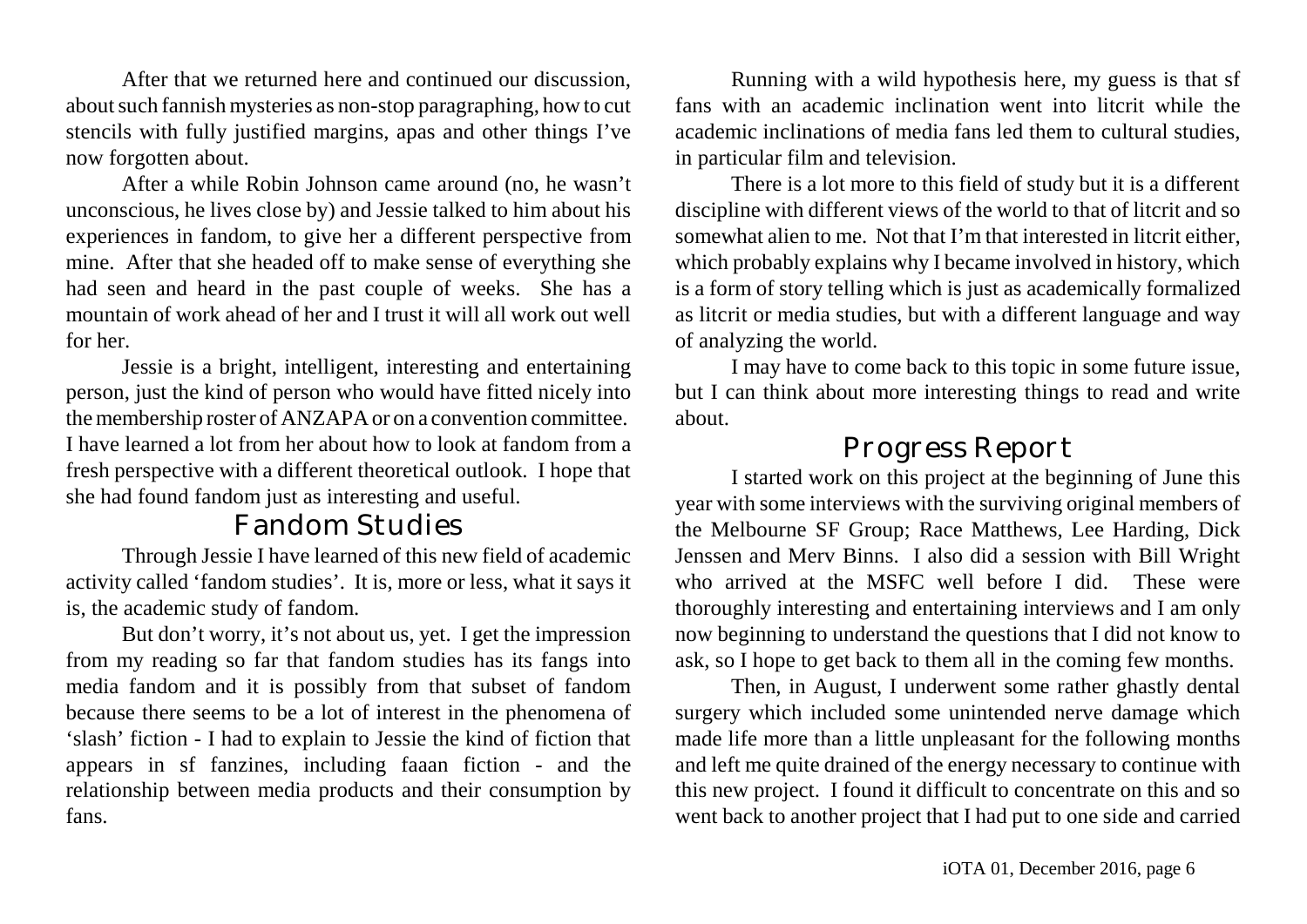on with it instead since it involved little more than review, revision and rewriting of a previous text (on civil aviation in Australia from World War II to 1974 - a bit of a coincidence with the dates there). That has now gone off to the publisher and I'm back on this project full time - or what equates to full time for somebody who would normally be retired by now.

I've made a couple of trips down to the rare books collection at Monash University where they have, among other things, the MSFC fanzine collection and also John Foyster's papers, which includes a lot of fanzines. I've also been trawling (a technical phrase historians use) the online fanzine collections on efanzine and fanac.org which includes quite a bit of historical Australian material, a lot of it contributed by Kim Huett.

An invaluable source to be found on the interweb is a complete set of Chris Nelson's *Mumblings from Munchkinland*. Apart from a lot of fascinating writing about Chris's life and times, there is also a lot of very good work that he has done on early Australian fandom, mostly to do with the FSS (Futurian Society of Sydney) which includes commentary on many Futurian activities, interviews with Futurians and extensive obituaries of old time fans including Don Tuck, Graham Stone and Ian Crozier. I already owe a great deal of my understanding of the early days of Sydney fandom to Chris's fine work.

Perhaps even more impressive is the work that Chris has done in trawling the letter columns of early prozines in search of contributions by Australians and New Zealanders. As a result of this work we now know, for example, that three people who played important roles in Australian sf and fandom in the 1950s to the 1970s had letters in early issue of *Amazing Stories*, Bert

Chandler in the July 1927 issue, Ron Graham in the May 1928 issue and George Turner in the July 1932 issue.

Unfortunately, the life of a historian is a fairly uninteresting one filled with drudgery. We occasionally go out and talk to interesting people ormake exciting discoveriesin the archives, but mostly our lives are simply the tedium of endless reading or ordering information so it is organized and ready to hand when it comes to writing. It involves, for example, the creation of a chronology of endless details and the construction of a data base of fanzines I've seen and the places I've seen them to same me from doubling and tripling up when I go to different archives. I won't bore you further with the tedious details.

## To Be Done

Lots of unexciting work, I'm afraid. After interviewing Race, Lee, Merv, Dick and Bill I've been reminded, again, of my very limited detailed knowledge of what happened when. In time I will need to do a lot of traveling to interview fans in the capital cities but, before then, I need to do a lot more reading and work on the chronology. In the immediate future the most important task is a trip to Perth to raid the fanzine collection at Murdoch University - hopefully in February if things go according to plan.

So, in summary for the coming six months or so at least, a visit to Perth and then weeks spent in making sense and order of everything I've found there.

## The Roll Call - February 1941

Headlining the 30<sup>th</sup> issue of the *Futurian Observer* for 23 February 1941, 'gathered and slapped together by Bert F Castellari', is an article listing the involvement, or potential involvement, of Australian fans in the war effort. First mentioned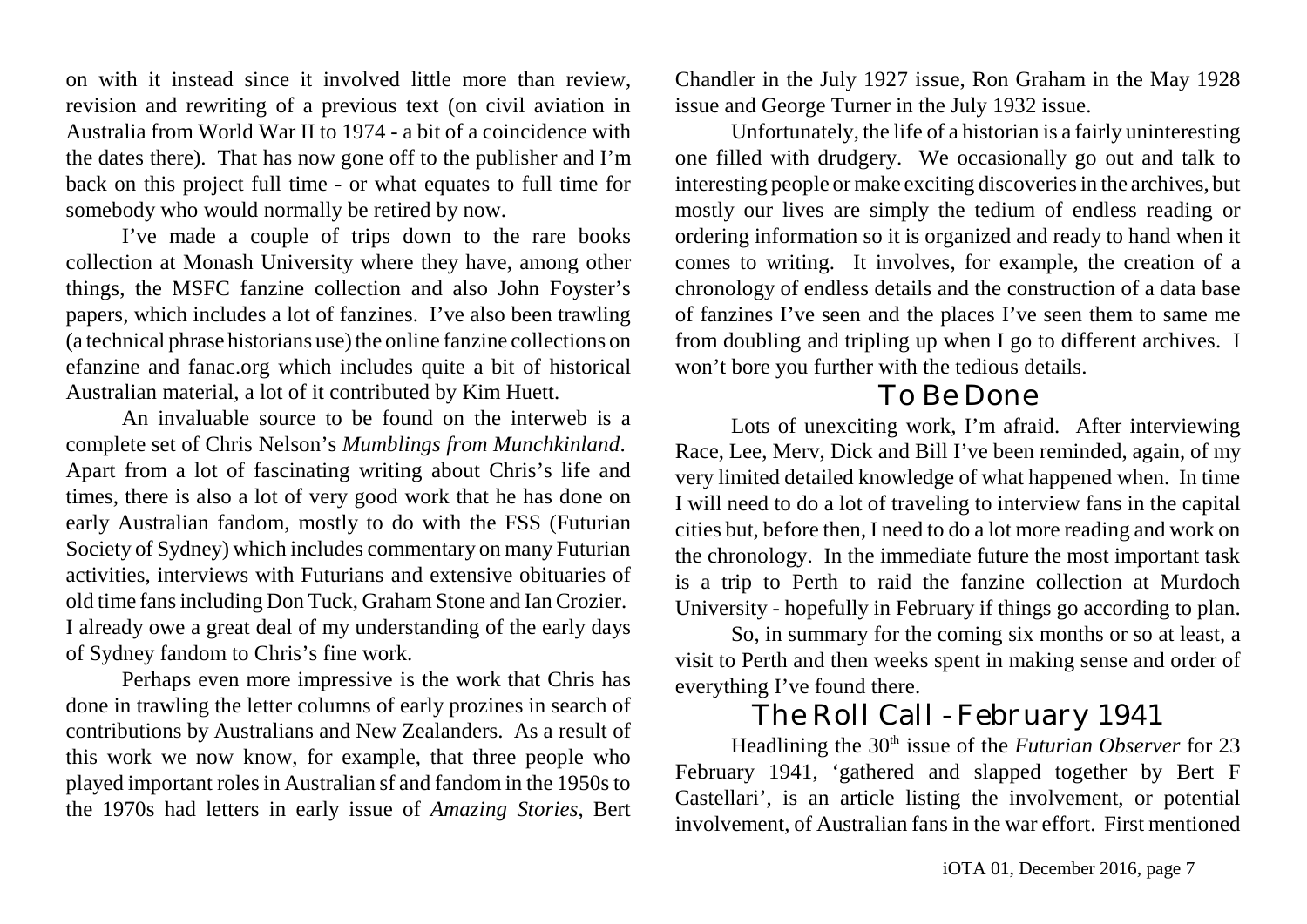#### is an old friend of many fans in Australia in the 1970s and beyond. AUSTRALIAN FANDOM GOES TO WAR

Possibly the only known Australian fan to be occupied greatly with the present war is George R Turner of Melbourne. Though no one has heard from George since he left Australia ('twas with the second contingent) it is believed that he has been very much active with the rest of the Australian running team in the Libyan Athletics. However, should anyone hear from him we would be glad if they would forward his address in order that we may communicate with him.

Other Melbournites, Hockley, Taylor and MacBride are at present too young to undergo training, but it is believed that the silence of Marshall L MacLennan may mean that he is doing his 90 days - what sayeth Marshall?

Don Tuck expects to be call up soon for his 90 days training, which means that Hobart's "only" will be inactive for a little while.

In the North J Keith Moxon states that ill health has forced him to head for the country and is now working on the land. This makes Keith exempt from training (the ill health, not working on the land). Still moving around the North, wonder if Chas S Mustchin has been spending some time in the army?

Back South again and in Sydney we must ferret around a bit. Two Sydneyites suffer from physical disabilities which make them exempt. They are Vol Molesworth and David R Evens. Bruce M. Sawyer is just completing his 90 days in camp - our dampened spirits may brighten when his 'happy, smiling face' pokes around the corner into Pitt Street again! Speaking of Bruce reminds me that Eck, oop, Eric Russell is now near training age - wow! That will leave much younger brother Ted to hold the fort with Ultra. Then, of course, there's several 17-year olds who haven't·much longer to wait ... William D Veney, Kenneth N Dwyer, Bert Castellari and so on! Ronald B Levy (16 years) is not new to it having been in training for some time with the Sydney Grammar regiment.

So there is the bulk of Australian fandom in the conflict, excepting for one Gentleman who does more good work in science fiction in this country than is known; Charles Le Caste says he expects to be called up for his 90 days any time now.

And finally, one of the fans already mentioned is entertaining thoughts of joining the RAAF reserve - to be transferred to the RAAF proper later on. (No name allowed.)

## The News of the Day - 1955

After having snatches from the 1960s and the 1940s I thought we'd dive into the 1950s, and I chose an issue of *Etherline*, edited by Ian Crozier. This is issue 56, but I discovered, to my horror, that Etherline is undated so far as I can see, so we can only guess at the date. Going by the prozine review and adding on a couple of months, this was probably published around October 1955. I picked this issue at random. If the fan groups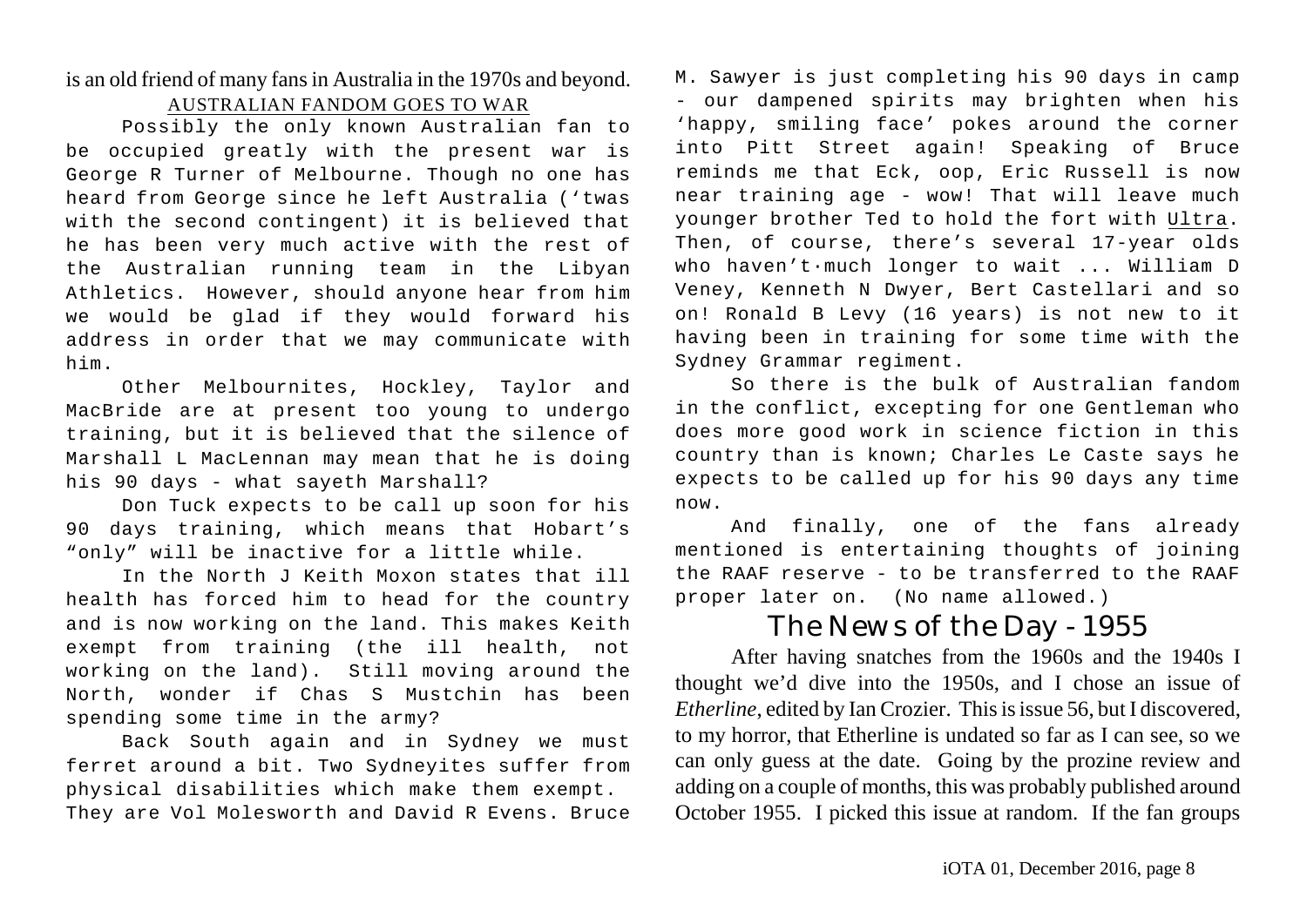back then had this much fun I want to know where that time machine of mine has disappeared to because I want to pay them a visit.

#### BRISBANE NEWS

Recent fourth wedding anniversary celebration of George and Betty Tafe might almost have been a meeting of the BSFG.

After a busy Show week, Betty's last minute inspiration resulted in a very enjoyable small party at the Tafe's flat on the evening of Monday, August 22nd.

Present were: Arthur Clarke, feeling free and relaxed after getting the last pages of THE COAST OF CORAL out of the typewriter; Hike Wilson, uninhibited as usual, and using many flash bulbs to record the events of the evening; Don and Dawn Campbell, with whom Arthur and Mike are staying while in Brisbane; Elaine and Jim McLaughlin, who have every excuse for thinking SF fans are nutty but nice to know at times; Reg and Val Urquhart, who were able to arrange for a babysitter for junior  $i$  and Frank Bryning there to keep order.

There were refreshments, talk, refreshments, much teasing of Betty and George, refreshments, broadcast over 4KQ by Arthur Clarke interviewed again in IN TOWN TONIGHT. At the receiving end, Arthur took his own comments very well and 4KQ executive Don Campbell, chest stuck out, put on his proud and aggressive if you laughed in the wrong places look.

Then there were refreshments, talk and

browsing amongst the libraries of the Group and the Tafes, in which, somehow, the two collections became one. (Sorting job next day for Librarian Betty!)

Wishing Betty and George all the- best for the next four years and more - many more - the guests departed at the respectable hour of 10.30 - most of them driven into town by Mike and Arthur in the Chev.

WARREGO

#### MELBOURNE NEWS

In my seven years association with the Group, this is the happiest report I have ever written.

A Bertram Chandler was present, and showed us the typescript of his novel, at present titled GLORY SHORE. We quaffed a can of Barclay's to its successful launching,

Frank Bryning was present. He graphically described his introduction to sub-surface swimming, and he promised-to be 'Guest of Honor' at the Convention. Thanks a million, Frank, you're a champion fellow!

Race Mathews put in an appearance. He is committing matrimony soon. Best wishes Race and Geraldine, for your future, from the whole Group.

One of our members. who will prefer to remain anonymous, won second prize in a Tatte1ersal lottery - £2000. He doesn't know he's won it yet - he's flying overseas. We congratulate him and hope his luck is